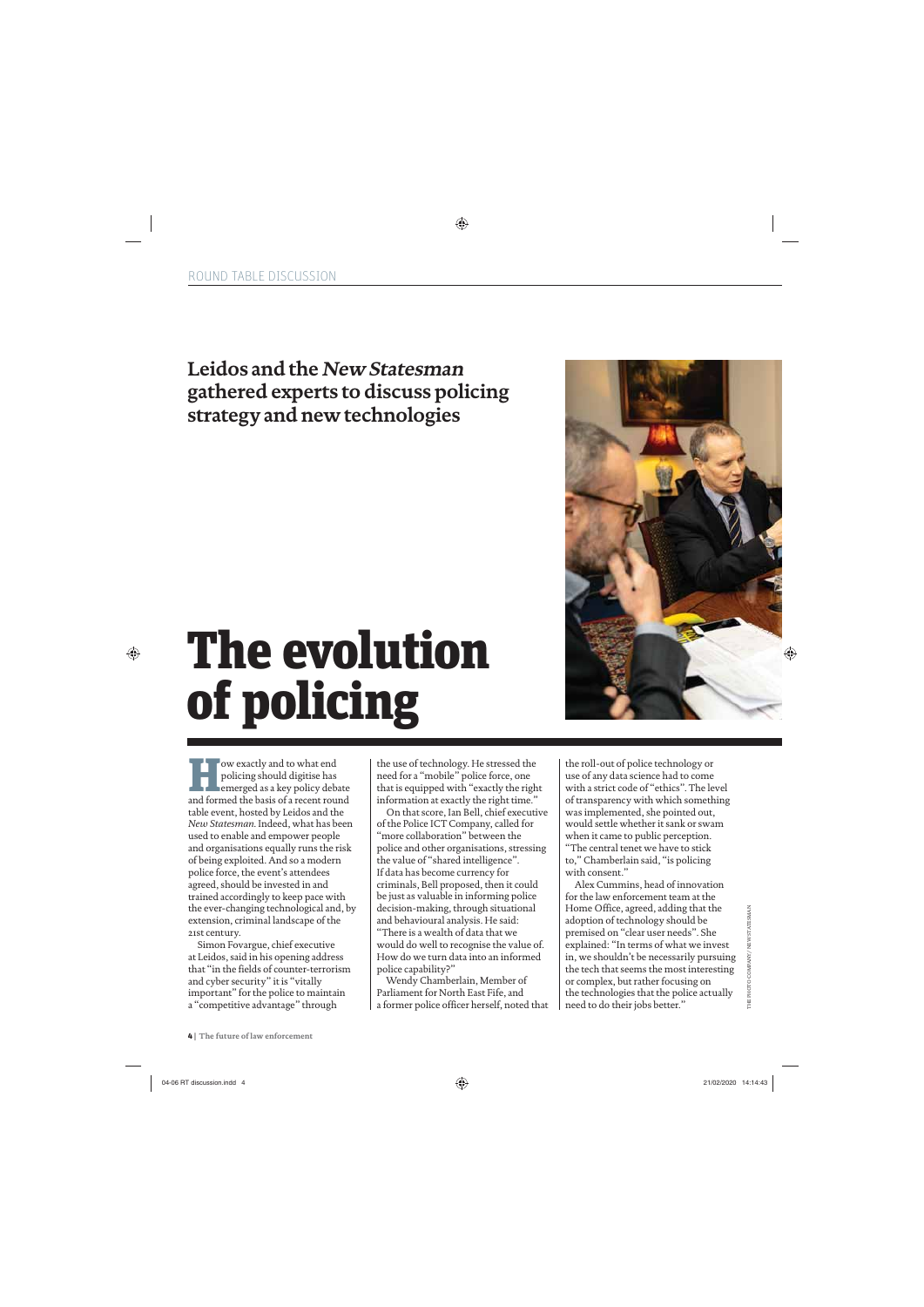

## "How will tech keep people safer?"

Sir Steve House, deputy commissioner of the Metropolitan Police Force, said that the enthusiasm for "off-the-shelf technology" that many people willingly welcome into their homes could only be matched by a trust in policing if the government mastered the messaging around it. "For whatever reason, it seems, people treat the public sector with a greater degree of suspicion [than many everyday appliances or social media]. The government has to get better at demonstrating a purpose for technology. How will this actually keep people safer?"

Mike Hill, the director of police and public protection technology at the Home Office, meanwhile, said that any decision over what technologies to pursue must take "competing political priorities into account". Technology, he suggested, should align to overarching policy aims and objectives.

House echoed this point and outlined the need for a clear government strategy by means of a dedicated "department or body" to arbitrate on appropriate digital conduct. As technology can create multiple moral grey areas, he said, an "objective" mediator was necessary. House continued: "We don't want to be feeding the beast, without parliament first saying it's OK. If there is clear guidance and engagement [from the government] on when we might use machine learning, artificial intelligence, or whatever, then at least we will have a point of reference." Hill concurred, noting the need for a "clarity of understanding" amongst "different stakeholders" involved in both the public and private sector.

At a more basic level, House was critical of "too many legacy systems and technologies" still being in place. As a matter of priority for modernisation he pointed towards the existing command control system for dispatching officers.

"This is 38 years old, which is baffling when you think about it. What office, in any organisation, should include something that is 38 years old, other than maybe a pen and paper?" Digitising systems such as these, as the Met is currently in the process of doing, House said, would help the police to merge "several databases into one" and facilitate "more intelligent searching".

Chamberlain raised the issue of "digital infrastructure". Representing a rural constituency, she said she was more aware of the "digital chasm" that exists in certain parts of the UK. She explained: "A lot of these new technologies, if they are to work well, will require strong internet connectivity… 5G is still in its infancy. A tech-enabled police force is only possible if we have a good connectivity support across the country."

Public perception of a technology's usefulness, several of the round table attendees proposed, hinged on the police workforce's own level of understanding for a particular service or device. For Chamberlain a lot of police